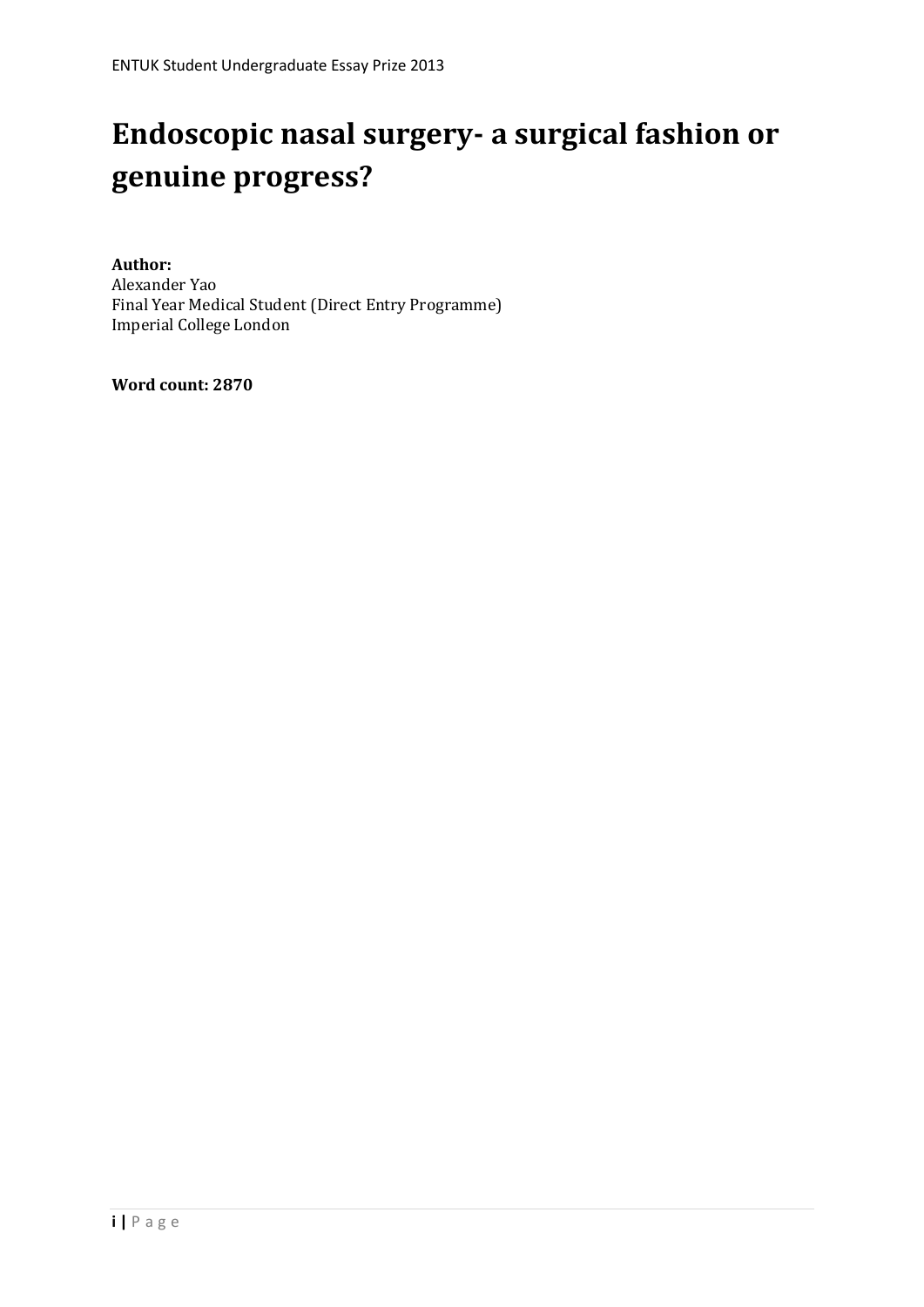# **Table of Contents**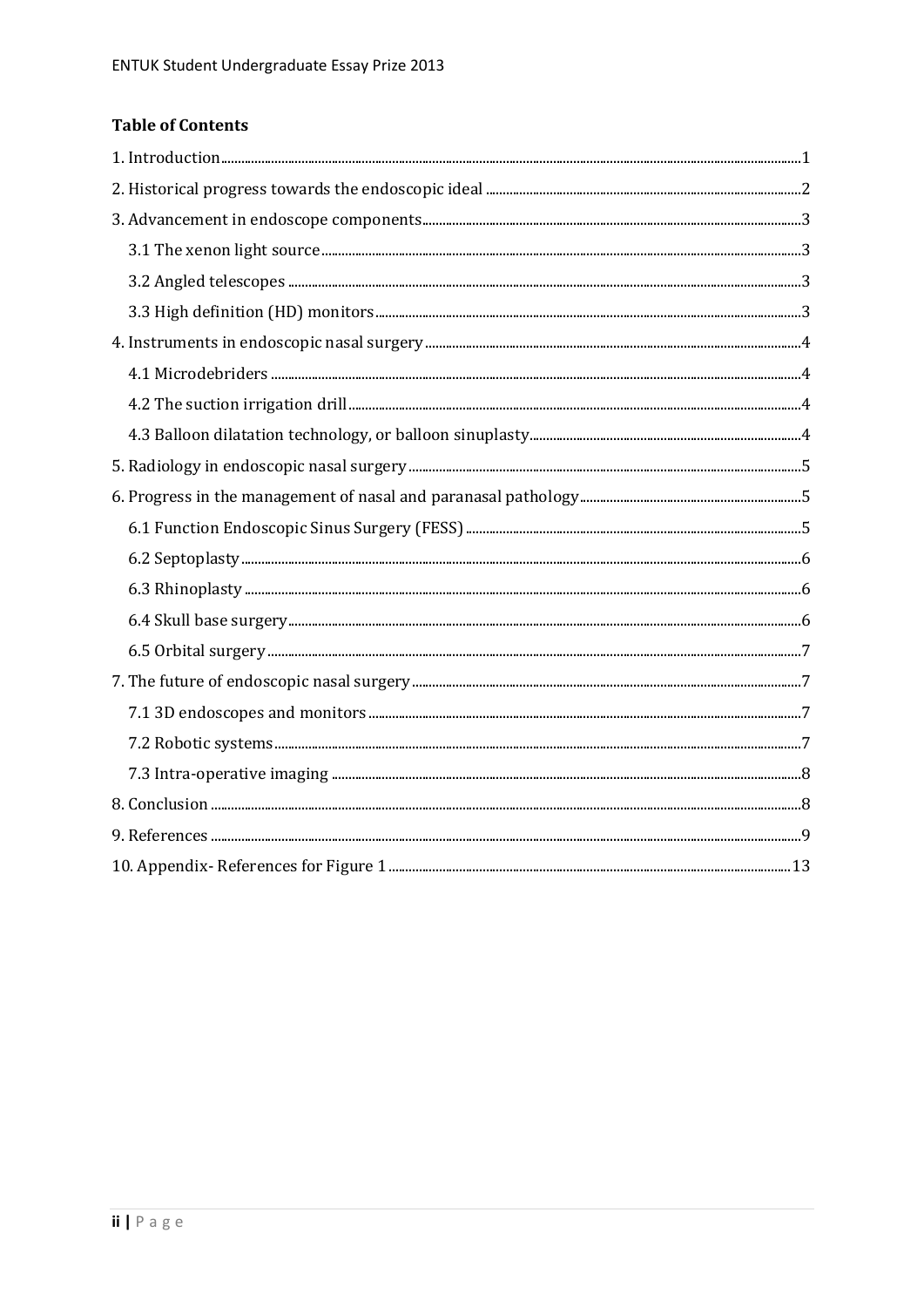#### <span id="page-2-0"></span>**1. Introduction**

Improved visualisation afforded by endoscopes has allowed ENT surgeons to perform diseasefocused, functional operations, whilst adhering to the minimally invasive surgical ideals of today's society.<sup>1</sup> Endoscopic endonasal surgery utilises the optical qualities of the endoscope to extend beyond the otherwise limiting small aperture of the nostrils to provide panoramic vision of the internal nasal, paranasal and skull base structures (**Figure 1**). The reduction in tissue trauma afforded by this minimally invasive technique offers enhanced post-operative recovery, reduced operative times, and minimised operative costs.<sup>2</sup> Its impact has transformed the practice of rhinology. Endoscopic nasal surgery is now the mainstay of intervention for many sinunasal and skull base conditions, $3$  and indeed one of the most frequently performed ENT procedures.<sup>1</sup> Its success has prompted rapid development of innovative techniques and technology over the last two decades,<sup>4</sup> including its extension of application to skull base surgery<sup>5</sup> and orbital procedures.<sup>6</sup>

However, the recent emphasis in medicine towards Evidence Based Medicine (EBM)<sup>7</sup> demands we ask the question: what evidence for the benefit of endoscopic nasal surgery and its associated technologies exists? Do they simply represent a *surgical fashion* without proven benefit or *genuine progress*?

#### **Progress**.

*noun*. (prəʊɡrɛs). movement forwards, esp towards a place or objective. *verb*. (prə'ɡrɛs). to move forwards or onwards towards a place or objective. - *Collins English Dictionary*<sup>8</sup>

According to the definition, one may evaluate progress by reviewing what "movement" has occurred towards our current model of endoscopic nasal surgery, and subsequently, reviewing where efforts are being made to move forward. Although discussion of all the advances within this field lies outside the scope of this essay, major advances and novel developments of interest will be discussed.



**Figure 1. Diagrams indicating the areas of view (in blue) provided by different mechanisms.** Conal vision of the nasal cavity and skull base results from the narrow nostril aperture when viewed with the naked eye (a) or during microscope transphenoidal surgery (b). Panoramic vision can be obtained using an endoscope to bypass the narrowest aperture (c). The blue area represents the area of visualisation. (Authors own)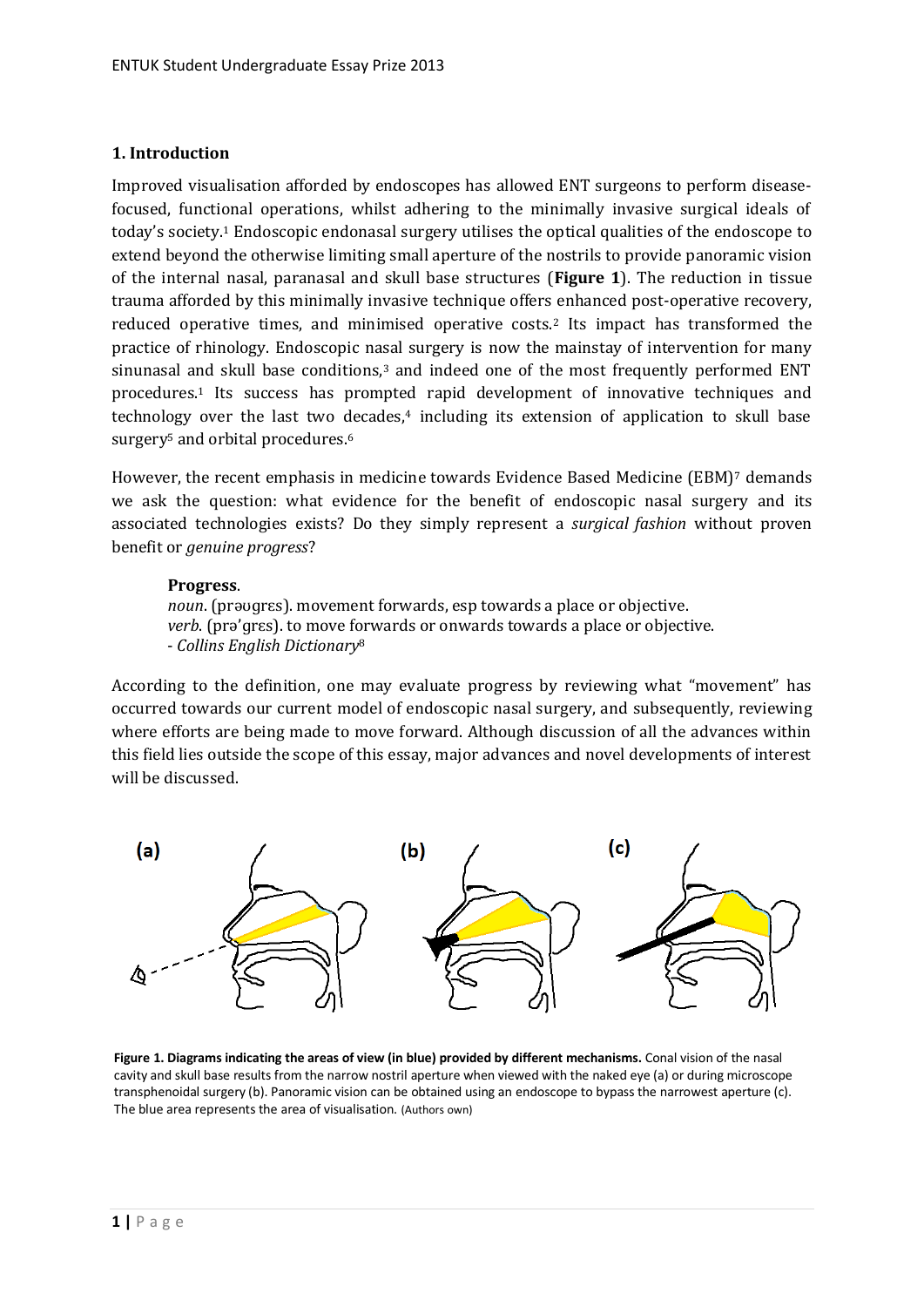#### <span id="page-3-0"></span>**2. Historical progress towards the endoscopic ideal**

"We can chart our future clearly and wisely only when we know the path which has led to the present" - *Adlai E. Stevenson (1900-1965). American politician and United States Ambassador to the United Nations.*

Endoscopic nasal surgery has been the culmination of over two centuries of technological advancement. The most significant historical figures in its development are summarised in **Figure 2.** Despite considerable innovation, early endoscopes remained limited by their poor depth perception, small field of view, and inadequate illumination from flames or small electrical bulbs.

Hopkin's work into optics revolutionised the field of endoscopy, and lay the foundations to modern minimally invasive surgery.<sup>9</sup> Professor Harold Hopkins was a British physicist working as a research fellow at Imperial College London at the time. His novel endoscope employed true optical media using a rigid rod and lens system, instead of conventional fibreoptics.<sup>10</sup> Its double light transmission system allowed shorter and thinner spacer tubes to be used, whilst simultaneously giving a larger and clearer aperture, with better illumination, contrast and depth. Whilst English and American companies showed little interest, the potential of the rigid rod system for use in clinical practice was recognised by Karl Storz, an ENT equipment manufacturer based in Tuttlingen, Germany. Hopkins worked in partnership with Storz to distribute the HOPKINS® rod lens scopes through the 1950s and 60s, with great success. Better definition, contrast, and illumination, with the added availability of angled scopes, gave ENT surgeons an unprecedented view of internal nasal anatomy. 10 Today, Karl Storz is one of the largest manufacturers of rigid and flexible endoscopes for ENT surgery worldwide. 11

Modern endoscopic nasal surgery is interventional surgery through a natural orifice using an endoscope.

| 1500 | 1585. Aranzi used a flask of<br>water to project rays of light                                                                                                                       |
|------|--------------------------------------------------------------------------------------------------------------------------------------------------------------------------------------|
| 1600 | into the nasal cavity to aid<br>visualisation.                                                                                                                                       |
| 1700 | 1714. Dionis described one of<br>the earliest speculums<br>specifically designed for nasal<br>examination                                                                            |
| 1800 | 1806. Bozzini, German-born<br>urologist, used his early<br>endoscope, "lichleiter" or "light<br>conductor", to visualise the<br>larynx. He used a wax candle as<br>the light source. |
|      | 1853. Desormeaux, French<br>surgeon, coined the term<br>"endoscope"                                                                                                                  |
|      | 1850s. Czermack, Vienese<br>physiologist, described anterior<br>and posterior rhinoscopy                                                                                             |
| 1900 | 1901. Hirschmann used Nitze's<br>electric bulb-lit cystoscope for<br>examination of the maxillary<br>sinus via an oroantralfistula.                                                  |
|      | Early 1900s. Reichert, Sargon,<br>Imhofer used endoscopes<br>therapeutically for treatment of<br>oroantralfisutals.                                                                  |
|      | 1950s. Professor Hopkins,<br>physicist and research fellow at<br>Imperial College London,<br>introduced the rigid endoscope.<br>Manufactured by Karl Storz.                          |
|      | 1978. Professor Messerklinger<br>and Stammberger published the<br>principles of endoscpic sinus<br>surgery.                                                                          |
|      | 1980s. Wigand and Draf<br>pioneered endoscopic<br>endonasal approach to skull<br>base and sinus surgery.                                                                             |
| 2000 | 1985. Kennedy coined the term<br>"Functional Endoscopic Sinus<br>Surgery" (FESS).                                                                                                    |

**Figure 2. Summary of the historical landmarks in endoscopic nasal surgery.** (Authors own, see Appendix for references)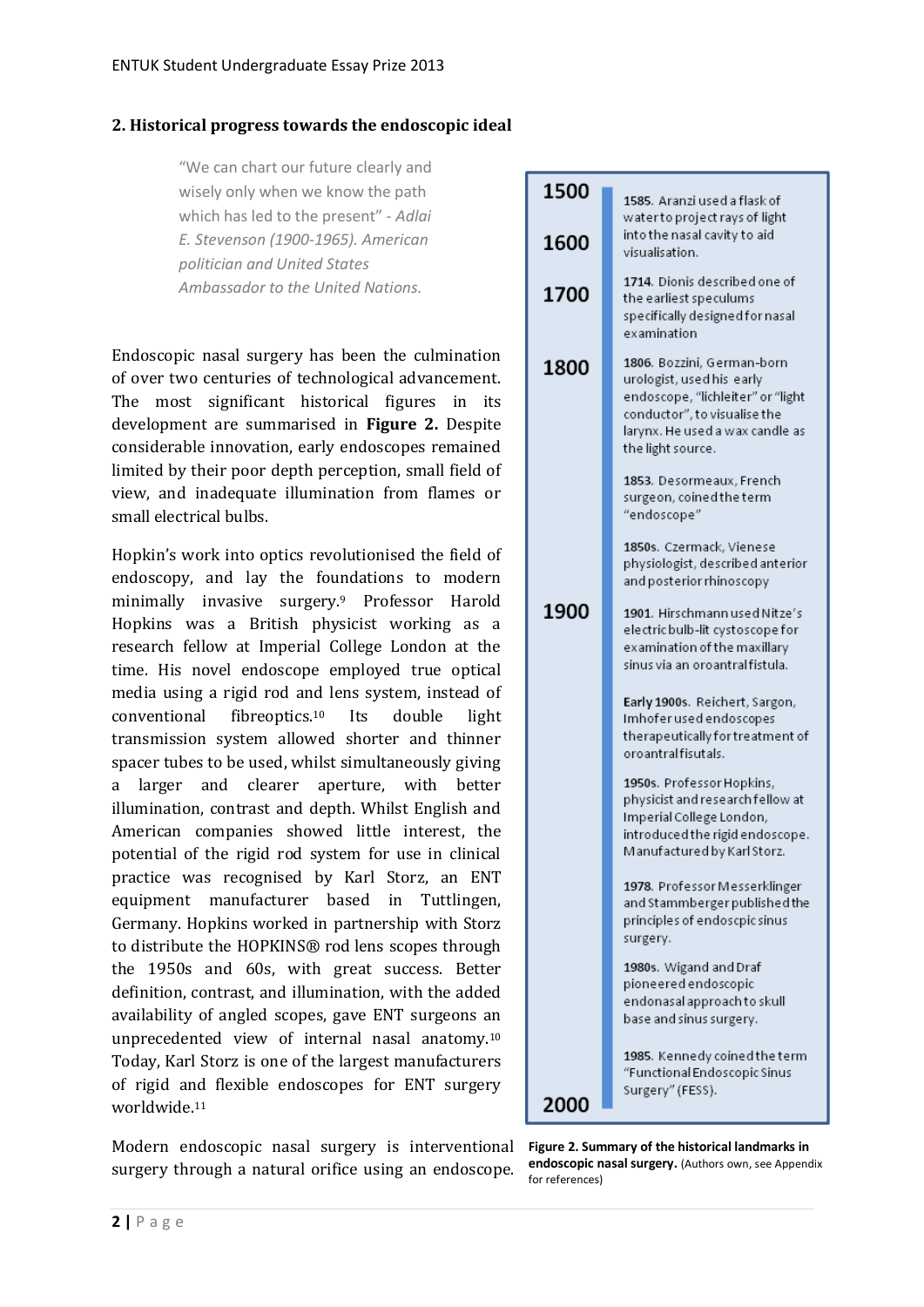It is defined by parameters consisting of the endoscope, the instruments, adjunctive radiology, perioperative care and the surgeon. Certainly the former three have seen significant advances and their contribution to progress will be discussed subsequently.

# <span id="page-4-0"></span>**3. Advancement in endoscope components**



The endoscope defines the value of endoscopic nasal surgery. It consists of relatively few principle components: a light source, a telescopic component, a camera head, a processor and a monitor.

#### <span id="page-4-1"></span>*3.1 The xenon light source*

It wasn't until 1876 that Nitze used Edison's invention of the light bulb to introduce electricity as a source of illumination for endoscopy.<sup>12</sup> Modern light sources have progressed from using halogen elements to using more durable xenon. Xenon offers numerous advantages including triple the light output compared to standard halogen, and a true white image rather than a yellow hue.<sup>10</sup> Furthermore, xenon has been shown to be more efficient, by consuming less energy, and generating less heat.

#### <span id="page-4-2"></span>*3.2 Angled telescopes*

The modern selection of endoscopes offers a variety of telescopic angles, allowing views to difficult areas such as around corners or complex anatomy. Access to difficult-to-visualise areas such as the frontal sinus plays a role in reducing recurrence and revision rates of sinunasal pathology.<sup>13</sup> Newer developments include  $45^{\circ}$  wide-angle telescopes which integrate the benefits of the viewing angle of a conventional  $70^{\circ}$  telescope whilst maintaining forward vision, as well as offering improved illumination.<sup>14</sup> The latest single lens, multi-angled angled endoscopes<sup>15</sup> offer telescopic angles between  $10<sup>0</sup>$  and  $90<sup>0</sup>$  integrated into one device, without the need to change endoscopes (**Figure 3**).

#### <span id="page-4-3"></span>*3.3 High definition (HD) monitors*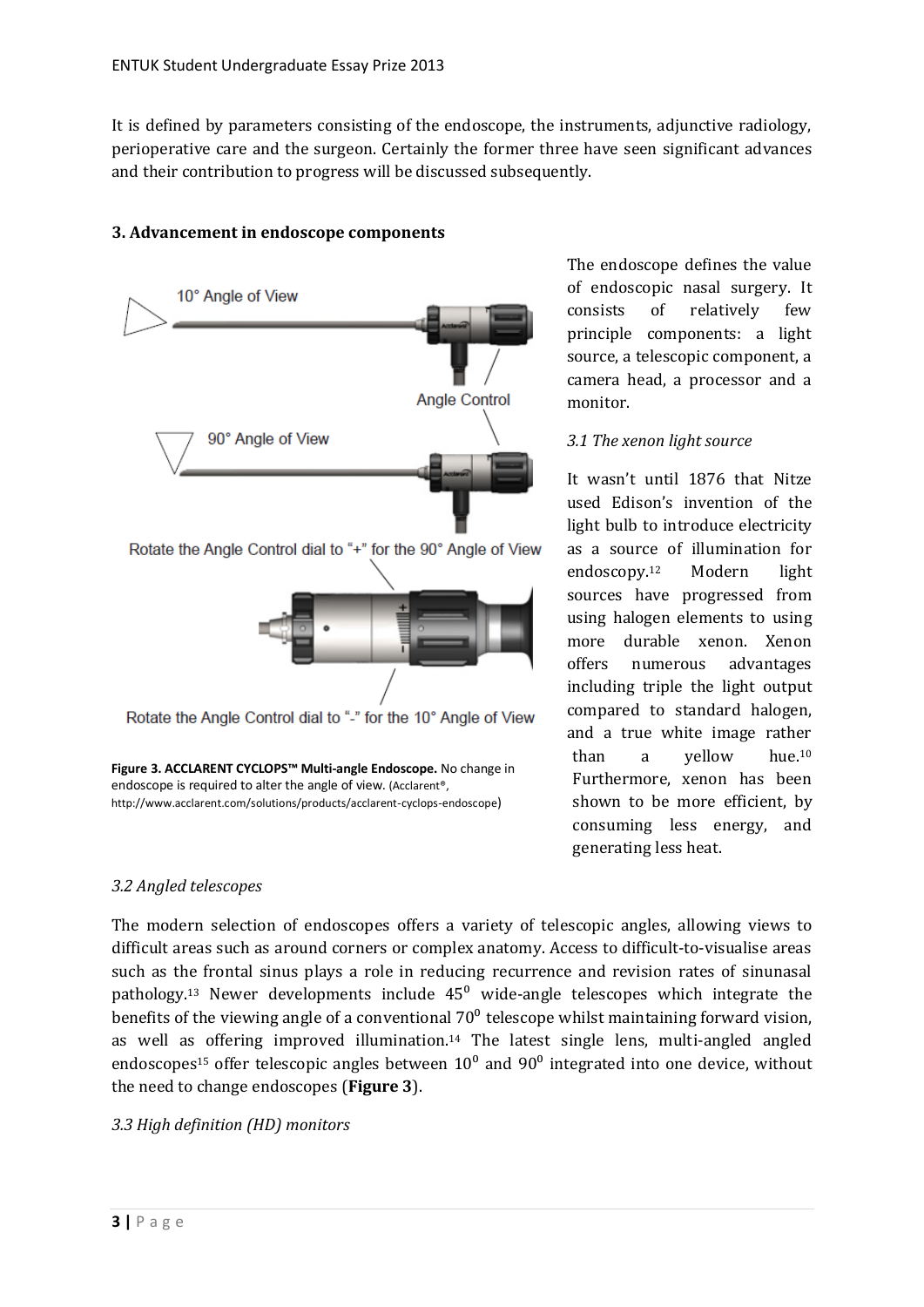Prior to the use of monitors surgeons would perform endoscopic nasal surgery through the direct vision of the endoscope. The introduction of monitors improved surgery ergonomics,<sup>16</sup> increased theatre staff awareness of the procedure, facilitated image/video capture, and played a role in education. The replacement of one-chip camera processors with three-chip processors (one for each primary colour) significantly improved monitors further by increasing the levels of contrast and balance that could be achieved on the monitor display.<sup>14</sup> Modern monitors potentially offer HD definition (from 640x480 to 1980x1080), wider aspect ratios (from 4:3 to 16:9), and improved refresh rates (from 50Hz to 60Hz). The result of these changes have been improvements in visual acuity, colour, contrast, visualisation of surgical field, less flicker and less eye fatigue.<sup>14</sup>

Overall, few studies have evaluated the effects of these advances on surgical performance or operative outcomes. A systematic review by Ayad et al. into ergonomics of endoscopic endonasal surgery including the use of monitors vs direct visualisation concluded there were no advantages in terms of surgical performance.<sup>16</sup> A limited number of studies indicate that high definition monitors may be of benefit over standard definition monitors in procedures requiring high levels of detail such as diagnostic laryngoscopy<sup>17</sup> and laparoscopic surgical skills.<sup>18</sup> Both studies acknowledge a strong subjective preference for high definition monitor use.

# <span id="page-5-0"></span>**4. Instruments in endoscopic nasal surgery**

Early instruments, consisting mainly of simple grasping forceps, used to remove mucosa resulted in excess exposed bone, scarring, chronic inflammation and mucocele formation.<sup>19</sup> To overcome this problem, fine, through-cutting instruments, were adopted to reduce mucosal trauma.

#### <span id="page-5-1"></span>*4.1 Microdebriders*

Powered, replaceable cutting blades, and concurrent suction capabilities meant microdebriders were able to offer faster, more efficient methods of tissue removal whilst maintaining excellent visualisation, even in the presence of bleeding.20,21 The impact of the powered microdebrider on rhinology has led some to hail it as one of the four most significant technological advances in the specialty.<sup>22</sup>

#### <span id="page-5-2"></span>*4.2 The suction irrigation drill*

This device quickly became adopted as an important tool in the removal of thickened osteotic bone found in osseous and fibro-osseous neoplasms, which were otherwise difficult to remove with forceps or the microdebrider.<sup>14</sup>

# <span id="page-5-3"></span>*4.3 Balloon dilatation technology, or balloon sinuplasty*

Introduced in 2005, balloon sinuplasty represents an important progression in minimally invasive CRS treatment. <sup>22</sup> The catheter-based system for dilatation of the paranasal sinuses has subsequently been shown to be safe and effective.<sup>23</sup> The CLEAR study by Bolger et al. demonstrated a post-procedure patency rate of 80.5% at 24 weeks follow-up.<sup>24</sup> The indications and applications of balloon sinuplasty as a stand-alone vs adjunctive procedure to FESS have been controversial.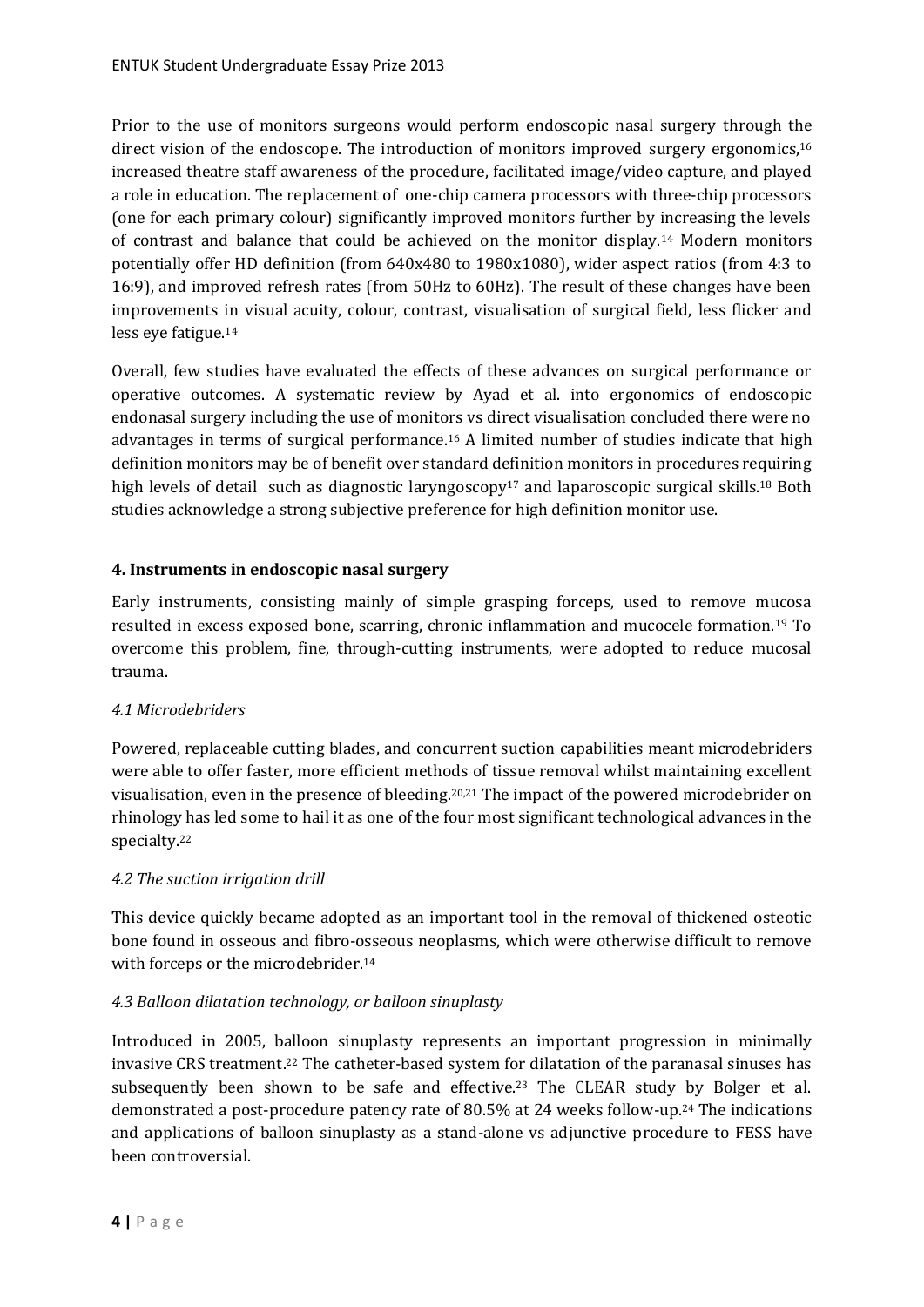#### <span id="page-6-0"></span>**5. Radiology in endoscopic nasal surgery**

Operating in close proximity to the paranasal sinuses, orbit and skull base makes endoscopic nasal surgery potentially hazardous. <sup>25</sup> The use of radiological imaging has been a crucial adjunct in its success and safety. Computerised tomography (CT) offers detailed evaluation regarding the anatomy and extent of sinunasal disease, making it the current gold standard.<sup>26</sup> Magnetic resonance imaging (MRI) has a role in soft tissue and skull base pathology including gliomas, meningoceles, meningoencephaloceles, and benign tumours.<sup>14</sup>

Image-guided, or computer-aided, endoscopic nasal surgery uses CT or MRI for anatomical navigation on triplanar radiologic images to create a pre-operative road map. High accuracy within 2mm affords surgeons safe navigation in complex cases such as where anatomical distortion is present secondary to alteration from disease or previous surgery.<sup>1</sup> Fried at al.<sup>27</sup> noted a significant reduction in major complications (from 11% to 1%) in the 97 patients who underwent image-guided surgery compared to those who underwent non-image-guided surgery. Image-guided endoscopic nasal surgery has a foreseeable role in teaching trainees as well as high compatibility with robotic systems.

# <span id="page-6-1"></span>**6. Progress in the management of nasal and paranasal pathology**

# <span id="page-6-2"></span>*6.1 Function Endoscopic Sinus Surgery (FESS)*

Functional endoscopic sinus surgery (FESS), the archetypal endoscopic nasal procedure, is one of the most performed ENT procedures, and the mainstay of treatment for Chronic rhinosinusitis (CRS) refractory to medical therapy. FESS is an intranasal procedure involving the endoscope to improve ventilation and drainage in addition to polyp removal.<sup>28</sup>

FESS has been shown to be both safe and effective in surgical management of both CRS with nasal polyps (CRSwNP) and without nasal polyps (CRSsNP). A systematic review of 33 articles by Dalziel et al.<sup>28</sup> included three studies comparing FESS with Caldwell Luc or another endonasal procedure (n=240), three non-randomised trials comparing different surgical approaches (n=2699), and 27 case series. Symptom improvement in FESS was "greatly improved" in 75-95%, comparable to traditional procedures. Overall complication rate was low (1.4% for FESS and 0.8% for traditional procedures).

Most patients with CRS seek treatment when the burden of symptoms negatively impacts on their quality of life. Therefore the degree to which the quality of life improves after sinus surgery is a critical indicator of surgical success. A systemic review of 289 studies by Chester et al. found Endoscopic sinus surgery was particularly effective in CRSsNP in relieving subjective symptoms of nasal obstruction, facial pain, and post-nasal discharge. <sup>29</sup> Similarly in CRSwNP, the National Comparative Audit of Surgery for Nasal Polyposis and Chronic Rhinosinusitis reported a high level of patient satisfaction with the surgery, and clinically significant improvement in SNOT-22 scores at 3, 12, 36, 60 months post-operatively.<sup>30</sup>

Studies have shown endoscopic sinus surgery to be at least as effect as medical therapy in treating CRS. A randomised controlled trial by Raghab et al. comparing long term antibiotics with endoscopic sinus surgery in CRSwNP management found both to be equally effective in significantly improving objective and subjective measures of CRS  $(p<0.01)$ .<sup>31</sup> No significant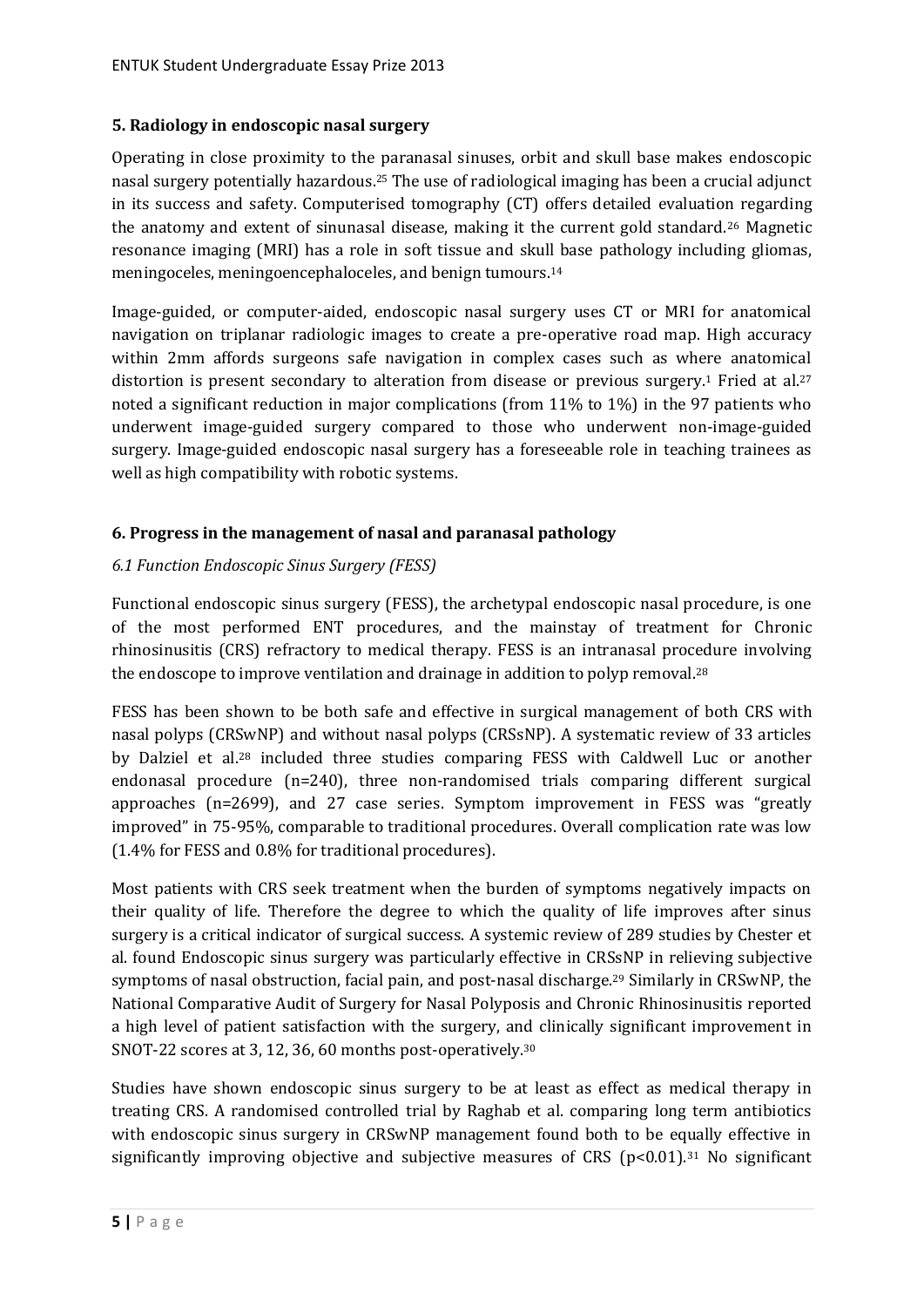difference was found between quality of life measures when CRSwNP was treated surgical vs medically.<sup>32</sup>

There is also evidence to suggest FESS is superior to conventional non-endoscopic or open surgical approaches in the treatment of CRS, except for sphenoethmoidectomy where no studies have yet been conducted.3,33–<sup>35</sup>

#### <span id="page-7-0"></span>*6.2 Septoplasty*

Septoplasty is a common procedure used to treat nasal obstruction secondary to nasal septal deviation.<sup>36</sup> Good intra-operative visualisation is crucial to minimising complications and achieving functional airway. A study of 2,730 patients undergoing power-assisted endoscopic septoplasties demonstrated a role in minimise flap tears, and addressing septal spurs.<sup>37</sup> Endoscopic septoplasty may better address discrete, localised lesions such isolated deflection, spurs, perforations, contact points compared to traditional headlight septoplasty.<sup>38</sup> Symptomatic outcomes also compare favourably to traditional techniques. A retrospective review of 160 patients undergoing endoscopic septoplasty for nasal airway obstruction demonstrated 70% resolution, and 20% improvement on symptoms after a 13 month mean follow-up.<sup>39</sup>

# <span id="page-7-1"></span>*6.3 Rhinoplasty*

Rhinoplasty is an increasingly popular procedure, restoring form and function in nasal deformity. Rhinoplasty can be extremely challenging,<sup>40</sup> and parts of the procedure which are not in direct vision of the surgeon, or poorly visualised, may benefit from endoscopic assistance.<sup>41</sup> However, the evidence for its use has largely been limited to case series, usually with small numbers and short follow-up. Data have suggested that the endoscope may reduce secondary revisions and precision contouring of the bony nasal dorsum.42,43

#### <span id="page-7-2"></span>*6.4 Skull base surgery*

The whole ventral skull base can be approached endonasally, via open craniotomy or via a transphenoidal microscopic approach. <sup>5</sup> In addition to benefitting from a greatly improved view (**Figure 1**), endoscopic approaches avoid the need for extensive bone drilling, brain retraction, and nerve manipulation that is sometimes required in transcranial approaches. 44

Endoscopic repair is now generally regarded as the procedure of choice for cerebral spinal fluid (CSF) leak repair.<sup>45</sup> By approaching the anterior skull base endonasally, one can minimise complications such as anosmia, intracranial haemorrhage or oedema, seizures, and changes in memory and behaviour.<sup>46</sup> A systematic review including 55 studies by Psaltis et al.<sup>47</sup> demonstrated endoscope repair was effective, with a 90% overall success rate for primary repairs, and 97% for secondary repairs. It is also regarded as safe with a low complication rate of <0.03%. No studies have compared open invasive intracranial approaches with the endonasal approach.

Tumours such as craniopharyngiomas, clivalchordomas, and meningiomas may also be resected endoscopically with equivalent or greater rates of gross total resection compared to traditional open approaches.<sup>44</sup> Similarly, rates of post-operative complications are at least comparable with traditional approaches. However, CSF leak still remains a problem.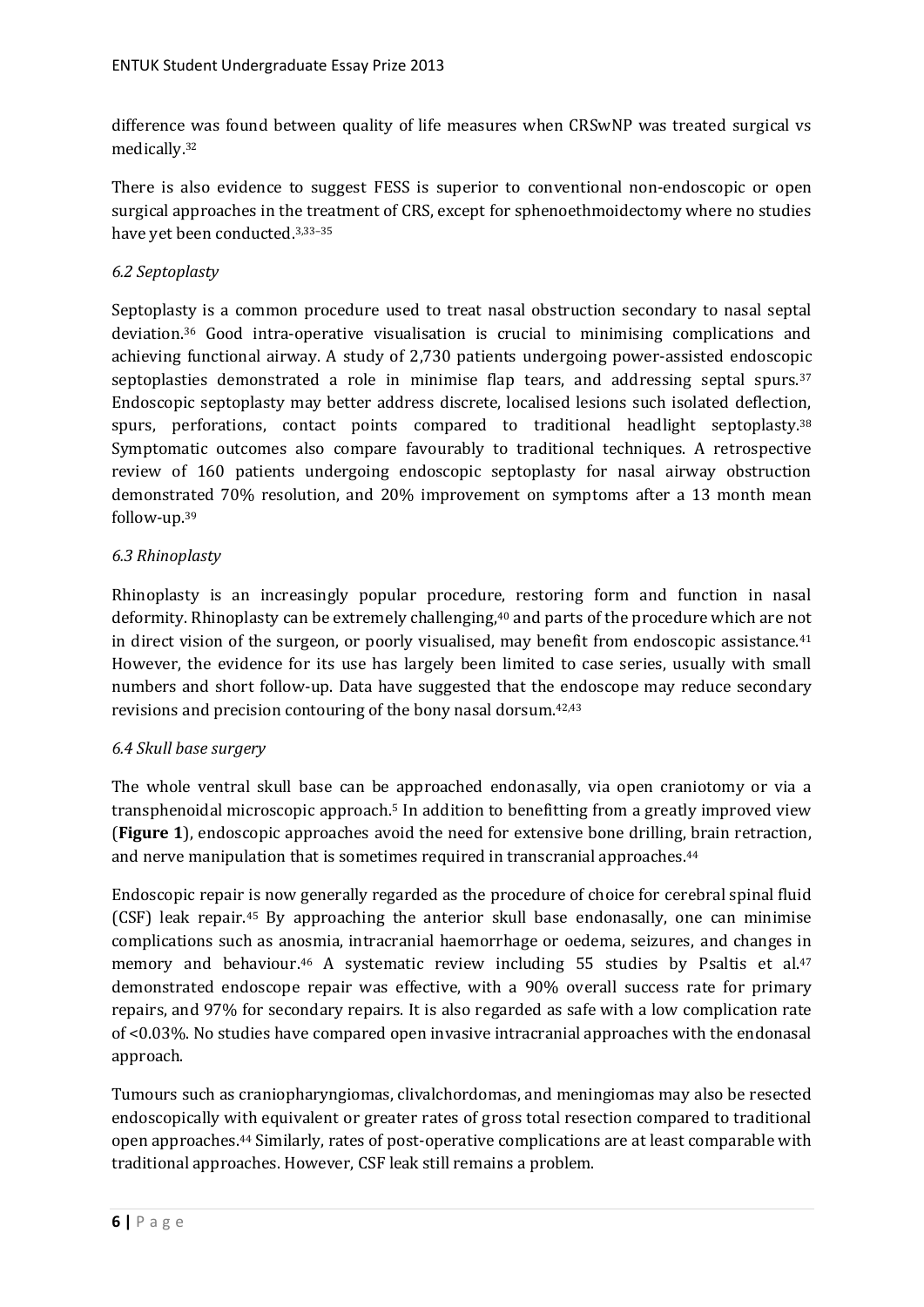#### <span id="page-8-0"></span>*6.5 Orbital surgery*

Grave's ophthalmopathy without decompression can lead to permanent loss of vision. Enhanced visualisation of key anatomical features of the medial wall and floor of the orbit has allowed for safe and effective surgical decompression of the orbit.<sup>48</sup> Lund et al. studied a cohort of 33

patients who underwent either an external Patterson approach or endonasal endoscopic approach for thyroid eye disease.<sup>49</sup> The endoscopic approach demonstrated greater improvement in proptosis, visual acuity, colour vision and rates of complications.

Endoscopy has also been applied to dacrocystorhinostomy (DCR), a minimally invasive procedure to unblock the nasolacrimal duct using instruments or laser. Its advantages over the standard external DCR approach are summarised in **Box 1**. 50

#### <span id="page-8-1"></span>**7. The future of endoscopic nasal surgery**

Kupferman<sup>51</sup> stated that the ideal surgical technique should offer the surgeon the distinct advantage of 3D vision and bimanual surgical dissection, possibly guided by a navigation system.

#### <span id="page-8-2"></span>*7.1 3D endoscopes and monitors*

Traditionally, 2D endoscopes and monitors have been limited by their lack of field of depth, somewhat mitigated by scope movement. Evaluation of the use of 3D endoscopes have reported significant advantages

#### **Box 1. Potential advantages of Endoscopic DCR over the standard external DCR approach.** (adapted from NICE guidelines Endoscopic dacrocystorhinostomy (IPG113))

- No facial cosmetic scars
- Local anaesthetic can be used
- Reduced trauma preserves the canthal anatomy and reduces angular vein damage
- Diagnosis and/or management of of predisposing or concomitant nasal and paranasal disorders.
- Bilateral cases are performed simultaneously
- Immediate mistakes revised at surgery
- Active dacryocystitis (nasal infection) is not a contraindication as with external approach
- The possibility of failures being endoscopically investigated
- Reduced operating time
- Reduced intraoperative bleeding
- Reduced morbidity
- Performed as an outpatient, day surgery basis
- Improved cost-effectiveness

including improved depth perception and enhanced surgical precision,<sup>52</sup> although evidence for this has been largely anecdotal. Data comparing operative outcomes of 2D vs 3D endoscopes is notably lacking. One study by Kari et al. compared peri- and post-operative outcomes in a retrospective review of 58 patients who underwent endoscopic pituitary surgery with 2D or 3D endoscopes.<sup>53</sup> There was no significant difference between 2D and 3D endoscopes found in operative time, estimated blood loss, CSF leak rate, endocrine complications, length of hospital stay or readmission rates. 3D endoscopes possess significant disadvantages including their limited use to 40 cases before replacement, the lack of 70 degree telescopes, and the learning curve required for use.<sup>52</sup>

#### <span id="page-8-3"></span>*7.2 Robotic systems*

Just as endoscopes have transformed rhinology and skull base surgery, robotic systems potentially represent the next stage in the evolution process. Robotic systems have the capacity to both assist and perform endoscopic nasal surgery via a master-slave interface. Robotic master-slave systems offer advantages of high dexterity and precision, tremor elimination, combined with an excellent field of view afforded by endoscopes. Recent attempts to utilise this technology endonasally have seen mixed results. Several difficulties have been noted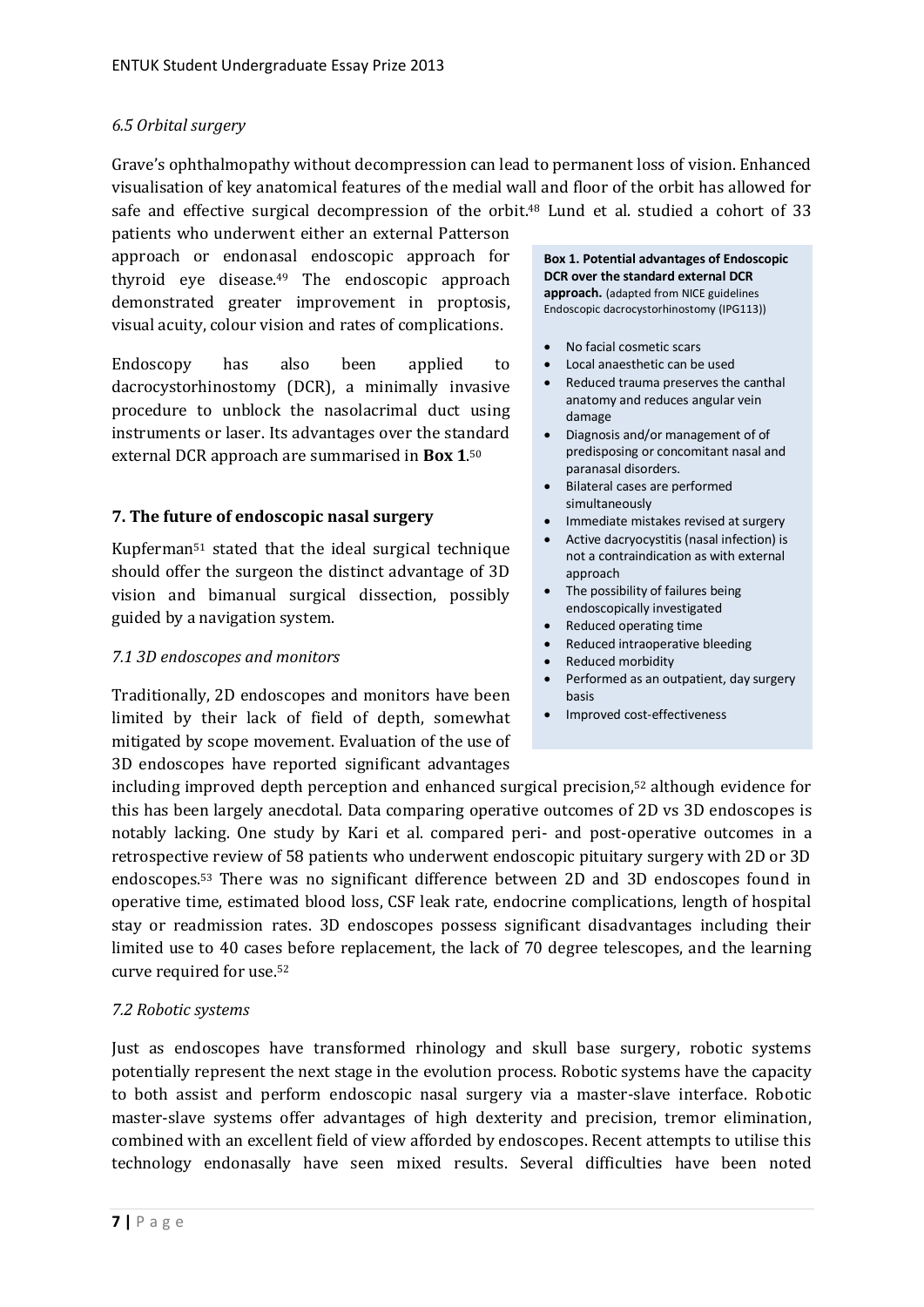concerning the most popular model (da Vinci Surgical System by Intuitive Surgical Inc.) including; size and number of instruments fitting through the nose, difficulty in instrument exchange, and paucity of haptic feedback.<sup>54</sup>

Prototype robots have been developed to overcome these issues. Some models have the capacity to handle the endoscope autonomously via speech commands from the surgeon, freeing the surgeon to operate bimanually with traditional instruments. <sup>55</sup> The active bending endoscope robot system's circumvents the limitation of the single pivot point at the nostril by offering angles of view up to 180 degrees on the same endoscope [**figure**]. Schneider et al. describe a three-concentric tube continuum robot with integrated instrument and telescope canals that also offers a bending component.<sup>54</sup>



**Figure 4. Active Bending Endoscope Robot System.** The end of the scope stands a continuum module consisting of a spring backbone providing 0-180° of flexion in a 2 cm arc. The endoscope itself is 4mm wide. (Yoon et al. 2011)

#### <span id="page-9-0"></span>*7.3 Intra-operative imaging*

Navigational enhancement is being developed using landmarks in augmented reality endoscopic systems, adding further levels of image-guidance.<sup>56</sup> However, pre-operative image based guided systems do not render the anatomical changes that occur during procedures.

More recently, small studies have investigated the role of intra-operative CT and MRI imaging. Intra-operatively CT scans can be loaded to image-guided systems within minutes. New information obtained in intra-operative CT resulted in alteration of surgical plan in 30% of patients.<sup>57</sup> Considerable disadvantages lie in the cost, and space required, radiation exposure, increased operation length.<sup>58</sup>

#### <span id="page-9-1"></span>**8. Conclusion**

Advances in technology over the last two centuries have seen the progression of Bozzini's wax candle<sup>59</sup> into the modern endoscope, potentiating minimally invasive diagnosis and surgical intervention on sinunasal pathology. <sup>60</sup> Heinz Stammberger, one of the pioneers of endoscopic nasal surgery said, "To put it bluntly, the endoscope emerged as the instrument that helped avoid unnecessary and unnecessarily radical surgery"<sup>61</sup>

"Fashion is very important. If is lifeenhancing, like everything that gives pleasure, it is worth doing well."

*- Vivienne Westwood. English fashion designer.*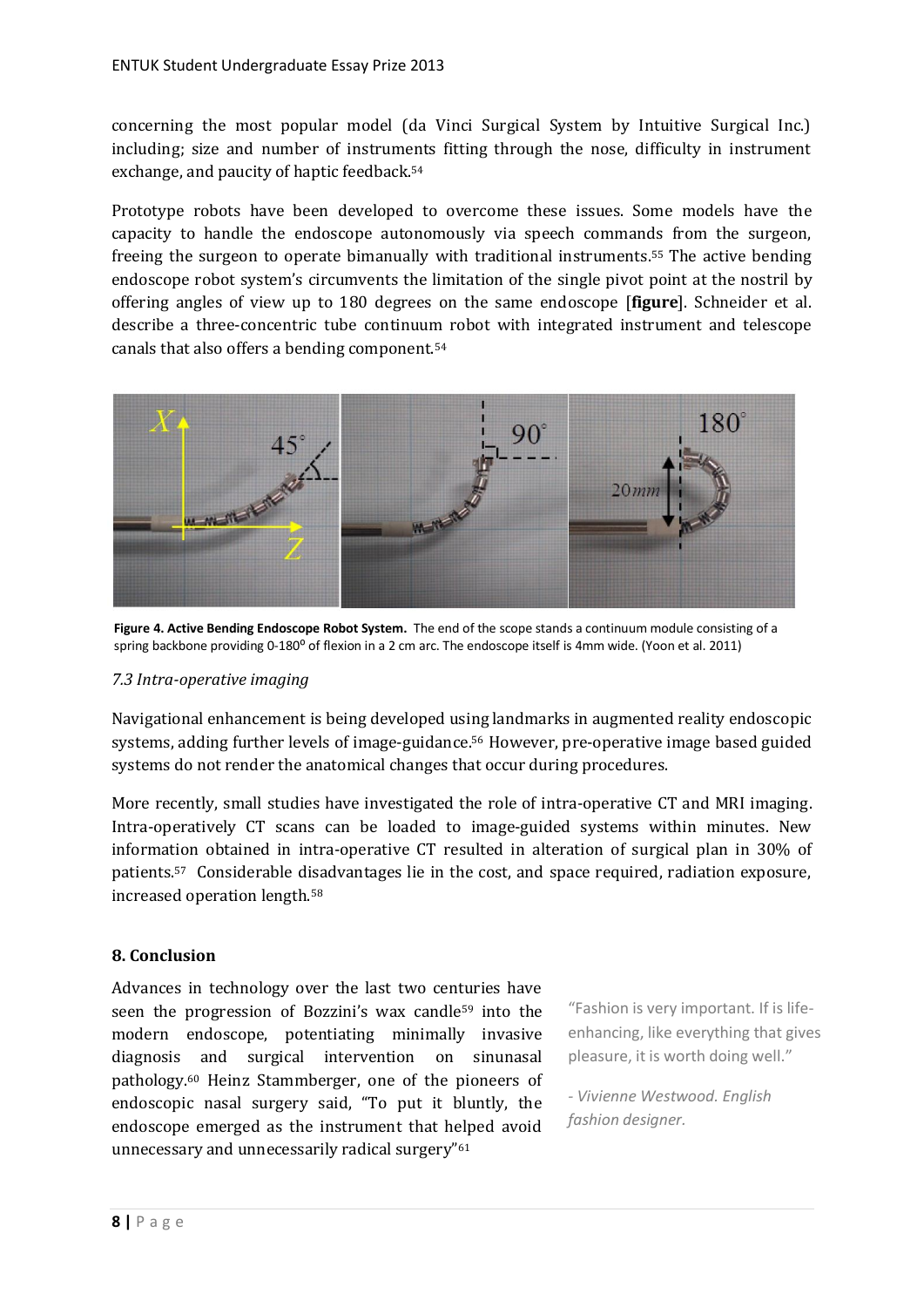Unfortunately, rigorous objective evaluation of the progress in endoscopic nasal surgery remains limited by the lack of high quality comparative studies and objective outcome measures in many areas. Insufficient robust evidence fails to provide a clear guide to policies on behalf of the NHS<sup>28</sup> and makes informed decisions concerning commissioning particularly difficult.

However, it is important to recognise a lack of level 1a evidence for effectiveness does not automatically warrant a label of ineffectiveness or dismissal as surgical fashion. Indeed, the parachute has never been subjected to such rigorous evaluation.<sup>62</sup> Evidently, robust observational data can be extremely valuable.

Further research is required to evaluate merits, limitations and costs of expensive new technologies such as 3D endoscopes, intra-operative imaging, and robotic systems. Many current procedures require further clarification in regards to indications, and optimising patient selection.<sup>28</sup>

Overall, it remains undeniable that endoscopic nasal surgery represents *genuine progress*. The field of endoscopic surgery is constantly evolving, and the future seems extremely promising to patient and surgeon alike.

#### <span id="page-10-0"></span>**9. References**

- 1. Wise SK, DelGaudio JM. Computer-aided surgery of the paranasal sinuses and skull base. Expert review of medical devices. 2005. 2(4):395–408.
- 2. Welch KC, Stankiewicz JA. Application of minimally invasive endoscopic sinus surgery techniques. Otolaryngologic clinics of North America. 2010. 43(3):565–78, ix.
- 3. Fokkens WJ, Lund VJ, Mullol J, Bachert C, Alobid I, Baroody F, et al. European Position Paper on Rhinosinusitis and Nasal Polyps 2012. Rhinology. Supplement. 2012.(23):3, 1– 298.
- 4. Kennedy DW. Technical innovations and the evolution of endoscopic sinus surgery. The Annals of otology, rhinology & laryngology. Supplement. 2006. 196:3–12.
- 5. Paluzzi A, Gardner P, Fernandez-Miranda JC, Snyderman C. The expanding role of endoscopic skull base surgery. British journal of neurosurgery. 2012. 26(5):649–61.
- 6. Metson R, Pletcher SD. Endoscopic Orbital and Optic Nerve Decompression. Otolaryngologic Clinics of North America. 2006 Jun;39(3):551–61.
- 7. Sackett DL, Rosenberg WM, Gray JA, Haynes RB, Richardson WS. Evidence based medicine: what it is and what it isn't. BMJ. 1996.312(7023):71–2.
- 8. Collins Dictionary. Definition of "Progress". 2013. Available at http://www.collinsdictionary.com/dictionary/english/progress?showCookiePolicy=true Last Accessed 2013 Aug 4.
- 9. Jennings CR. Harold Hopkins. Archives of Otolaryngology–Head & Neck Surgery. 1998 Sep 1;124(9):1042.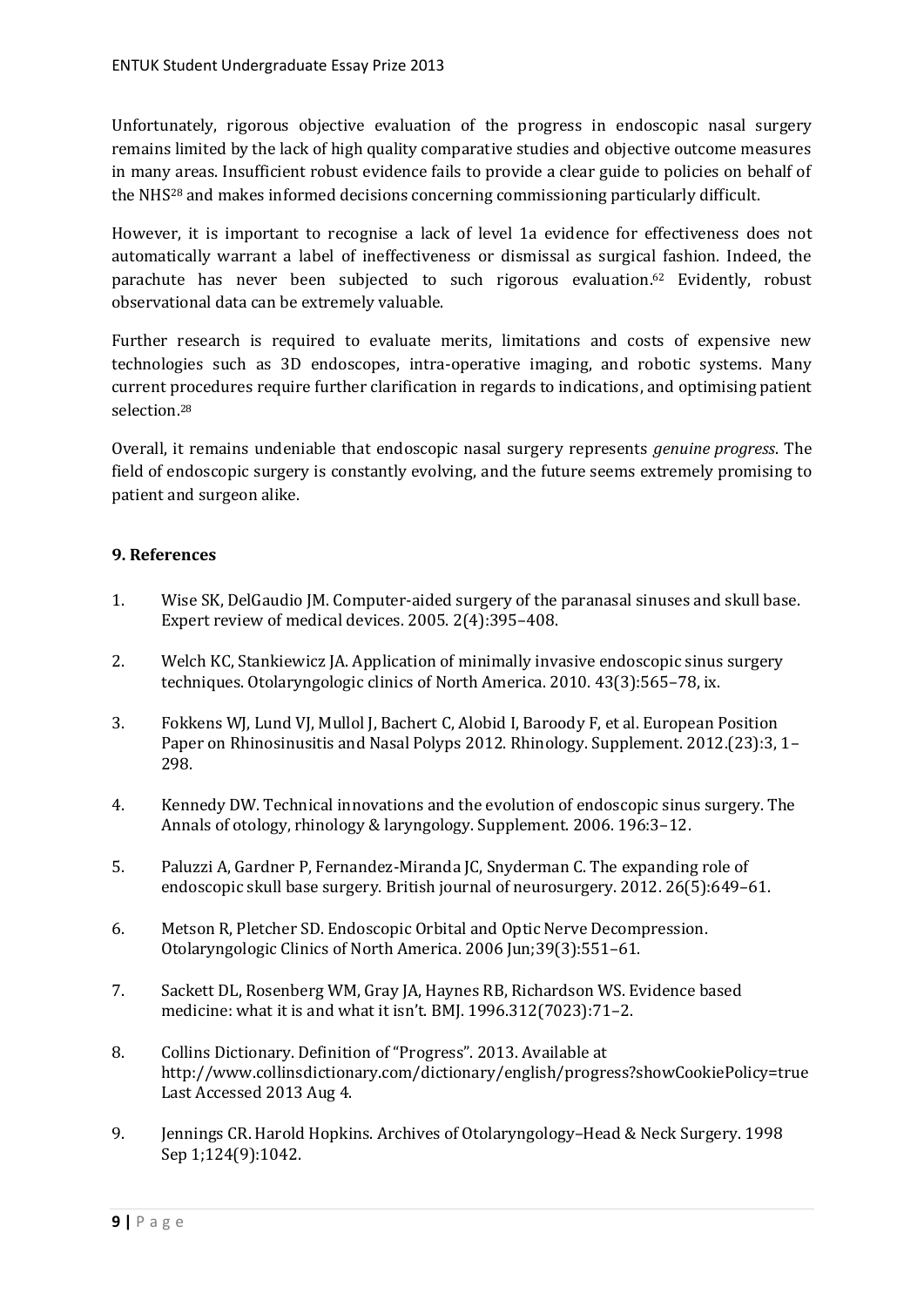- 10. Chandra RK, Conley DB, Kern RC. Evolution of the endoscope and endoscopic sinus surgery. Otolaryngologic clinics of North America. 2009.42(5):747–52, vii.
- 11. Storz: Karl Storz Endoskope. Ear, Nose, Throat. Website. 2013. Website available from: https://www.karlstorz.com/cps/rde/xchg/SID-E1C8421C-D260A1DB/karlstorzen/hs.xsl/45.htm. Last Accessed: 2013 Aug 31
- 12. Mouton WG, Bessell JR, Maddern GJ. Looking back to the advent of modern endoscopy: 150th birthday of Maximilian Nitze. World journal of surgery. 1998. 22(12):1256–8.
- 13. Gore MR, Ebert CS, Zanation AM, Senior BA. Beyond the "central sinus": radiographic findings in patients undergoing revision functional endoscopic sinus surgery. International forum of allergy & rhinology. 2013. 3(2):139–46.
- 14. Govindaraj S, Adappa ND, Kennedy DW. Endoscopic sinus surgery: evolution and technical innovations. The Journal of laryngology and otology. 2010. 124(3):242–50.
- 15. Acclarent. ACCLARENT CYCLOPSTM Multi-angle Endoscope. 2013. Website available from: http://www.acclarent.com/solutions/products/acclarent-cyclops-endoscope. Last Accessed: 2013 Aug 31
- 16. Ayad T, Péloquin L, Prince F. Ergonomics in endoscopic sinus surgery: systematic review of the literature. The Journal of otolaryngology. 200. 34(5):333–40.
- 17. Otto KJ, Hapner ER, Baker M, Johns MM. Blinded evaluation of the effects of high definition and magnification on perceived image quality in laryngeal imaging. The Annals of otology, rhinology, and laryngology. 2006. 115(2):110–3.
- 18. Hagiike M, Phillips EH, Berci G. Performance differences in laparoscopic surgical skills between true high-definition and three-chip CCD video systems. Surgical endoscopy. 2007. 21(10):1849–54.
- 19. Kennedy DW. Diseases of the Sinuses: Diagnosis and Management. Ontario: BC Decker; 2000.
- 20. Parsons DS. Rhinologic uses of powered instrumentation in children beyond sinus surgery. Otolaryngologic clinics of North America . 1996. 29(1):105–14.
- 21. Setliff RC. The hummer: a remedy for apprehension in functional endoscopic sinus surgery. Otolaryngologic clinics of North America. 1996. 29(1):95–104.
- 22. Catalano PJ. Balloon dilation technology: let the truth be told. Current allergy and asthma reports . 2013. 13(2):250–4.
- 23. Levine HL, Sertich AP, Hoisington DR, Weiss RL, Pritikin J. Multicenter registry of balloon catheter sinusotomy outcomes for 1,036 patients. The Annals of otology, rhinology, and laryngology. 2008. 117(4):263–70.
- 24. Bolger WE, Brown CL, Church CA, Goldberg AN, Karanfilov B, Kuhn FA, et al. Safety and outcomes of balloon catheter sinusotomy: a multicenter 24-week analysis in 115 patients. Otolaryngology--head and neck surgery : official journal of American Academy of Otolaryngology-Head and Neck Surgery. 2007. 137(1):10–20.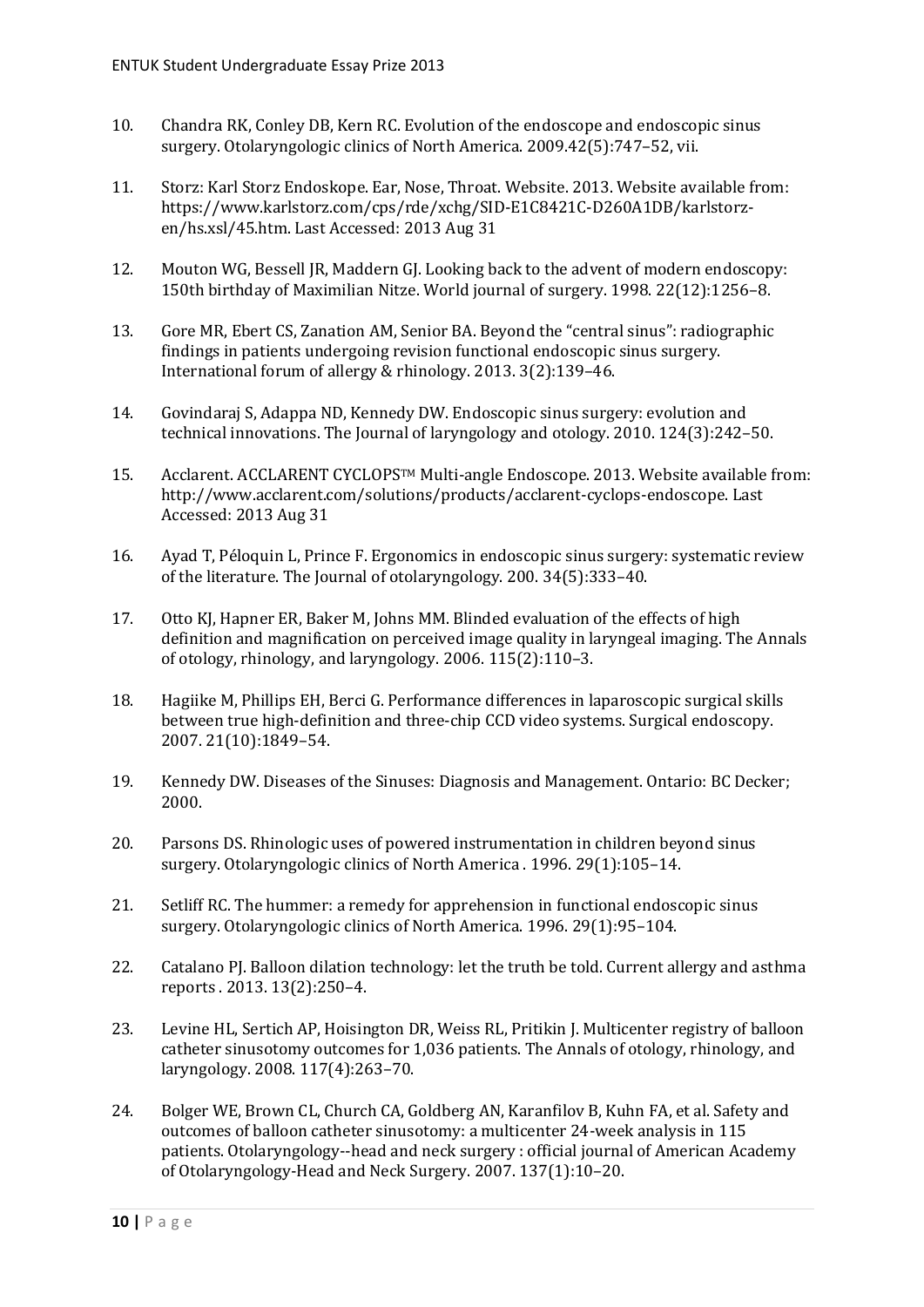- 25. Lynn-Macrae AG, Lynn-Macrae RA, Emani J, Kern RC, Conley DB. Medicolegal analysis of injury during endoscopic sinus surgery. The Laryngoscope. 2004. 114(8):1492–5.
- 26. Lund VJ, Savy L, Lloyd G. Imaging for endoscopic sinus surgery in adults. The Journal of laryngology and otology. 2000. 114(5):395–7.
- 27. Fried MP, Moharir VM, Shin J, Taylor-Becker M, Morrison P. Comparison of endoscopic sinus surgery with and without image guidance. American journal of rhinology. 2002. 16(4):193–7.
- 28. Dalziel K, Stein K, Round A, Garside R, Royle P. Systematic review of endoscopic sinus surgery for nasal polyps. Health technology assessment (Winchester, England). 2003. 7(17):iii, 1–159.
- 29. Chester AC, Antisdel JL, Sindwani R. Symptom-specific outcomes of endoscopic sinus surgery: a systematic review. Otolaryngology--head and neck surgery : official journal of American Academy of Otolaryngology-Head and Neck Surgery. 2009. 140(5):633–9.
- 30. Browne J, Hopkins C, Slack R, Jan van der M, Lund V, Topham J, et al. The National Comparative Audit of Surgery for Nasal Polyposis and Chronic Rhinosinusitis. 2003.
- 31. Ragab SM, Lund VJ, Scadding G. Evaluation of the medical and surgical treatment of chronic rhinosinusitis: a prospective, randomised, controlled trial. The Laryngoscope. 2004. 114(5):923–30.
- 32. Alobid I, Benítez P, Bernal-Sprekelsen M, Roca J, Alonso J, Picado C, et al. Nasal polyposis and its impact on quality of life: comparison between the effects of medical and surgical treatments. Allergy. 2005. 60(4):452–8.
- 33. Lund VJ. The results of inferior and middle meatal antrostomy under endoscopic control. Acta oto-rhino-laryngologica Belgica. 1993.47(1):65–71.
- 34. Penttilä MA, Rautiainen ME, Pukander JS, Karma PH. Endoscopic versus Caldwell-Luc approach in chronic maxillary sinusitis: comparison of symptoms at one-year follow-up. Rhinology. 1994 Dec. 32(4):161–5.
- 35. Venkatachalam VP, Jain A. Comparative evaluation of functional endoscopic sinus surgery and conventional surgery in the management of chronic sinusitis. Journal of the Indian Medical Association. 2002. 100(2):78–9, 82–3.
- 36. Ketcham AS, Han JK. Complications and management of septoplasty. Otolaryngologic clinics of North America. 2010. 43(4):897–904.
- 37. Sousa A de, Iniciarte L, Levine H. Powered Endoscopic Nasal Septal Surgery. Acta médica portuguesa. 18(4):249–55.
- 38. Getz AE, Hwang PH. Endoscopic septoplasty. Current opinion in otolaryngology & head and neck surgery. 2008. 16(1):26–31.
- 39. Chung BJ, Batra PS, Citardi MJ, Lanza DC. Endoscopic septoplasty: revisitation of the technique, indications, and outcomes. American journal of rhinology. 21(3):307–11.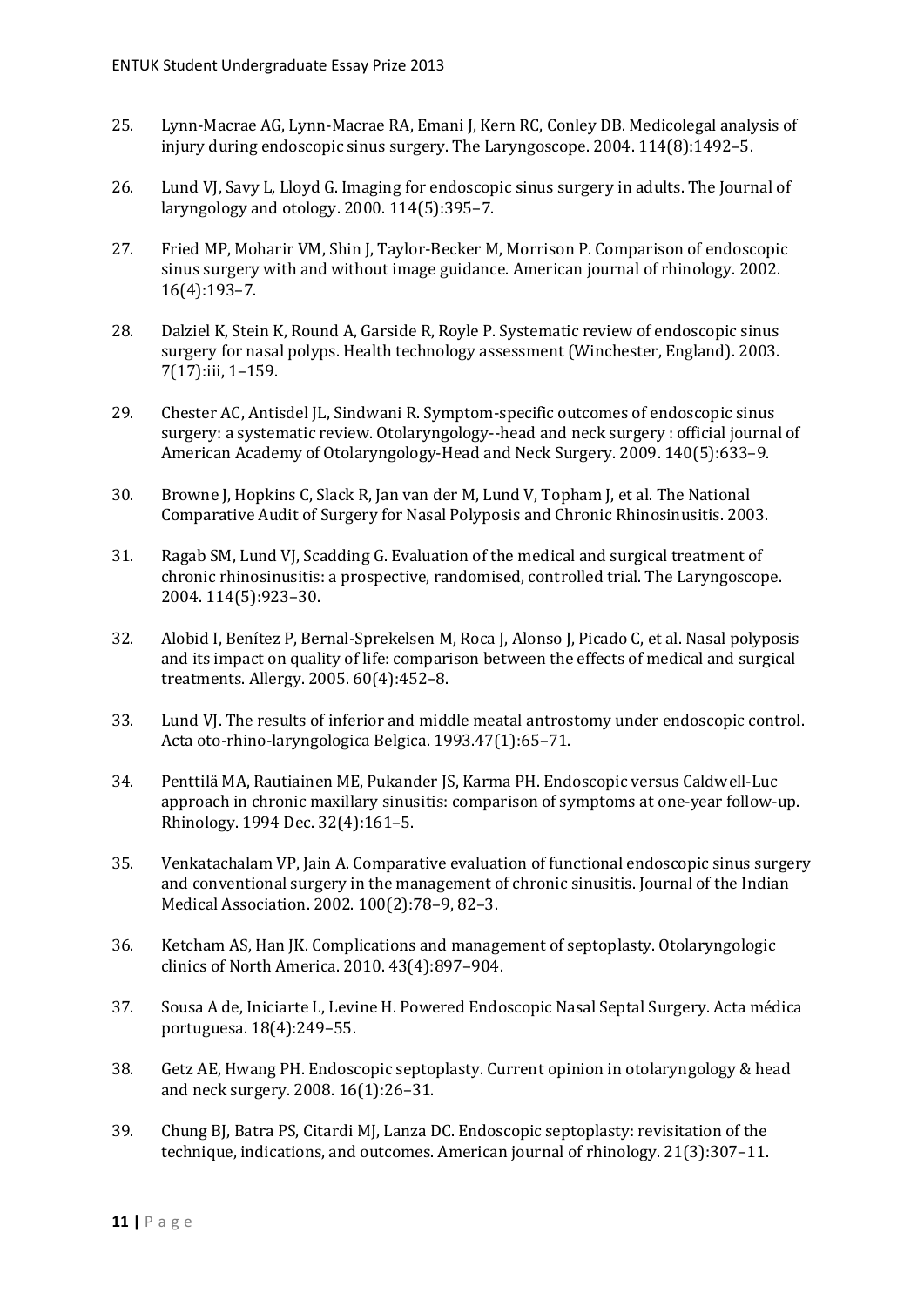- 40. Tasman A-J. Rhinoplasty indications and techniques. GMS current topics in otorhinolaryngology, head and neck surgery. 2007.
- 41. Tasca I. Endoscopy-Assisted Rhinoplasty. Archives of Facial Plastic Surgery. 2002. 4(3):190–3.
- 42. Mitz V. Endoscopic control during rhinoplasty. Aesthetic plastic surgery. 1994. 18(2):153–6.
- 43. Krouse JH. Endoscopic-powered rhinoplasty. The Journal of otolaryngology . 1999. 28(5):282–4.
- 44. Raper DMS, Komotar RJ, Starke RM, Anand VK, Schwartz TH. Endoscopic versus open approaches to the skull base: A comprehensive literature review. Operative Techniques in Otolaryngology-Head and Neck Surgery . 2011. 22(4):302–7.
- 45. Martin TJ, Loehrl TA. Endoscopic CSF leak repair. Current opinion in otolaryngology & head and neck surgery . 2007. 15(1):35–9.
- 46. Daele JJM, Goffart Y, Machiels S. Traumatic, iatrogenic, and spontaneous cerebrospinal fluid (CSF) leak: endoscopic repair. B-ENT . 2011. 7 Suppl 17:47–60.
- 47. Psaltis AJ, Schlosser RJ, Banks CA, Yawn J, Soler ZM. A systematic review of the endoscopic repair of cerebrospinal fluid leaks. Otolaryngology--head and neck surgery : official journal of American Academy of Otolaryngology-Head and Neck Surgery . 2012. 147(2):196–203.
- 48. Pletcher SD, Sindwani R, Metson R. Endoscopic orbital and optic nerve decompression. Otolaryngologic clinics of North America . 2006 Oct. 39(5):943–58, vi.
- 49. Lund VJ, Larkin G, Fells P, Adams G. Orbital decompression for thyroid eye disease: a comparison of external and endoscopic techniques. The Journal of laryngology and otology . 1997. 111(11):1051–5.
- 50. National Institute of Clinical Excellence (NICE). Endoscopic dacrocystorhinostomy (IPG113) . 2005;Available from: http://guidance.nice.org.uk/IPG113
- 51. Kupferman M, Demonte F, Holsinger FC, Hanna E. Transantral robotic access to the pituitary gland. Otolaryngology--head and neck surgery : official journal of American Academy of Otolaryngology-Head and Neck Surgery . 2009. 141(3):413–5.
- 52. Manes RP, Barnett S, Batra PS. Utility of novel 3-dimensional stereoscopic vision system for endoscopic sinonasal and skull-base surgery. International forum of allergy & rhinology. 2011. 1(3):191–7.
- 53. Kari E, Oyesiku NM, Dadashev V, Wise SK. Comparison of traditional 2-dimensional endoscopic pituitary surgery with new 3-dimensional endoscopic technology: intraoperative and early postoperative factors. International forum of allergy & rhinology. 2012. 2(1):2–8.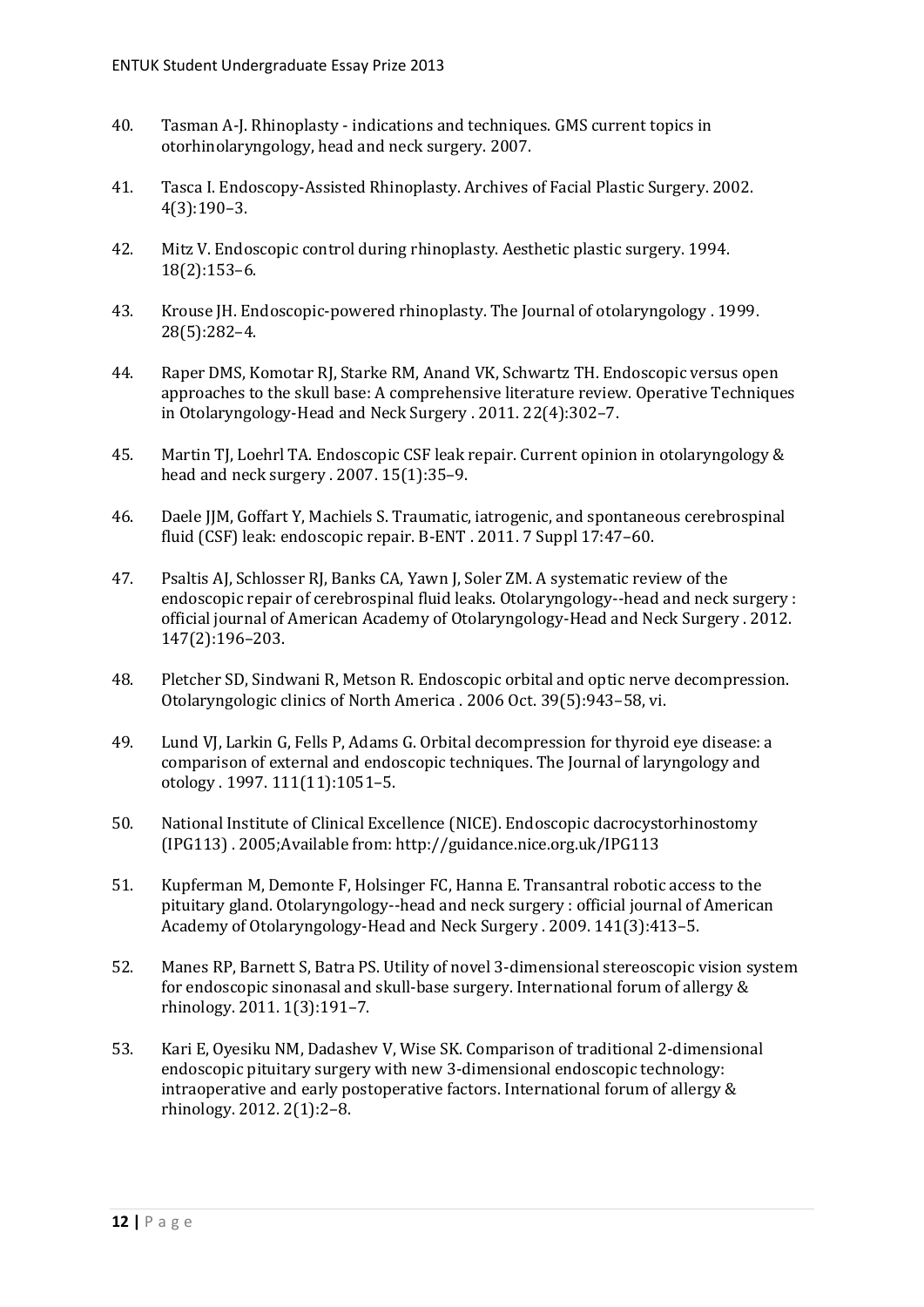- 54. Schneider JS, Burgner J, Webster RJ, Russell PT. Robotic surgery for the sinuses and skull base: what are the possibilities and what are the obstacles? Current opinion in otolaryngology & head and neck surgery . 2013 Mar. 21(1):11–6.
- 55. Rilk M, Kubus D, Wahl FM, Eichhorn KWG, Wagner I, Bootz F. Demonstration of a prototype for robot assisted Endoscopic Sinus Surgery . In: 2010 IEEE International Conference on Robotics and Automation. IEEE; 2010. p. 1090–1.
- 56. Thoranaghatte RU, Giraldez JG, Zheng G. Landmark based augmented reality endoscope system for sinus and skull-base surgeries. Conference proceedings : ... Annual International Conference of the IEEE Engineering in Medicine and Biology Society. IEEE Engineering in Medicine and Biology Society. Conference . 2008. 2008:74–7.
- 57. Jackman AH, Palmer JN, Chiu AG, Kennedy DW. Use of intraoperative CT scanning in endoscopic sinus surgery: a preliminary report. American journal of rhinology. 2008. 22(2):170–4.
- 58. Cartellieri M, Vorbeck F. Endoscopic sinus surgery using intraoperative computed tomography imaging for updating a three-dimensional navigation system. The Laryngoscope. 2000. 110(2 Pt 1):292–6.
- 59. Verger-Kuhnke AB, Reuter MA, Beccaria ML. [Biography of Phillip Bozzini (1773-1809) an idealist of the endoscopy]. Actas urologicas españolas . 2007. 31(5):437–44.
- 60. Linder TE, Simmen D, Stool SE. Revolutionary Inventions in the 20th Century: The History of Endoscopy. Archives of Otolaryngology - Head and Neck Surgery . 1997. 123(11):1161–3.
- 61. Stammberger H. The evolution of functional endoscopic sinus surgery. Ear, nose, & throat journal . 1994. 73(7):451, 454–5.
- 62. Smith GCS, Pell JP. Parachute use to prevent death and major trauma related to gravitational challenge: systematic review of randomised controlled trials. BMJ (Clinical research ed.) . 2003. 327(7429):1459–61.

#### <span id="page-14-0"></span>**10. Appendix- References for Figure 1**

References for Figure 1. Summary of the historical landmarks in endoscopic nasal surgery.

- 1. Essentials of Pediatric Endoscopic Surgery. Springer; 2008.
- 2. Verger-Kuhnke AB, Reuter MA, Beccaria ML. [Biography of Phillip Bozzini (1773-1809) an idealist of the endoscopy]. Actas urologicas españolas. 2007 May 4;31(5):437–44.
- 3. Garcia M. Observations on the Human Voice. Proceedings of the Royal Society of London (1854-1905). 1854;7:399–410.
- 4. Czermak J. Der Kehlkopspiegel und seine Verwerthung fur Physiologie und Medicin. 2nd ed. Leipzig: Engelmann; 1893.
- 5. Howard DJ, Lund VJ. Endoscopic surgery in otolaryngology. Br. Med. Bull. 1986 Jan 1;42(3):234–9.